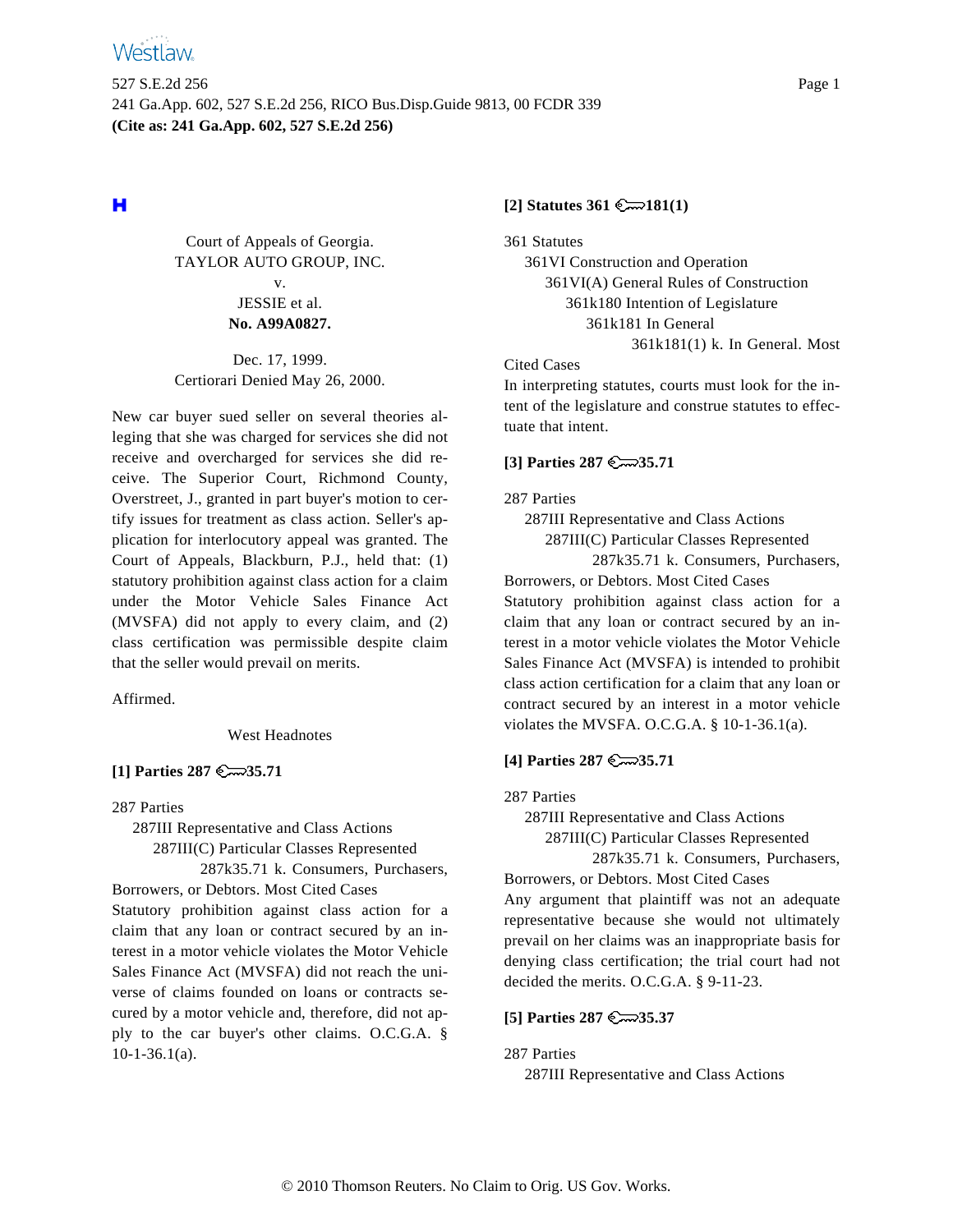287k35.37 k. Consideration of Merits.

Most Cited Cases

In determining the propriety of a class action, the first issue to be resolved is whether the requirements of the class action statute have been met, not whether the plaintiffs have stated a cause of action or may ultimately prevail on the merits. O.C.G.A. § 9-11-23.

**\*\*257 \*604** Hull, Towill, Norman & Barrett, David E. Hudson, Augusta, for appellant.

**\*605** Bell & James, John C. Bell, Jr., Pamela S. James, Augusta, for appellees.

Schulten, Ward & Turner, Lou Litchfield, Atlanta, amicus curiae.

**\*602** BLACKBURN, Presiding Judge.

In this appeal involving the certification of a class action for improper charges imposed on the sale of new cars, Taylor Auto Group, Inc. appeals the trial court's determination that Gejuan Jessie was an adequate class representative to bring such class action claims. Taylor contends (1) that OCGA § 10-1-36.1(a) bars Jessie's entire case from being brought as a class action; and (2) that Jessie is not an appropriate class representative. For the reasons set forth below, we affirm.

Jessie brought this action against Taylor, complaining that in purchasing a new car she was charged for services she did not receive and overcharged for services she did receive. She seeks damages based on theories of fraud, theft by deception and taking, money had and received, and violations of the Georgia Racketeer Influenced & Corrupt Organizations statute (as a result of theft), the Motor Vehicle Sales Finance Act (MVSFA) and the Uniform Deceptive Trade Practices Act. Following an evidentiary hearing, the trial court entered an order granting in part Jessie's motion to certify the issues in this case for treatment as a class action. We granted Taylor's application for interlocutory appeal.

Jessie bought a new Hyundai automobile from Taylor for \$17,866.79, which included a \$1,300 extended warranty. In making the purchase, she executed a customer order form followed by a retail installment sales contract, both standardized contract documents. Jessie has identified approximately 1,500 other new car purchasers from Taylor under such contracts.

Jessie complains that under both contract documents she was charged a \$45 tag and title fee, whereas \$38 is the actual fee imposed by the State for providing a tag and certificate of title; that the customer order form imposed an additional \$99.50 charge for nonexistent services, i.e., "notary and filing fee rights act"; and that the contract documents failed to reveal a markup for the extended warranty payable to a third party in violation of a provision in the contract requiring disclosure of the identity of the payment recipient.

Taylor has shown that the \$99.50 it allegedly charged for nonexistent "notary and filing fee rights act" services was simply misidentified on the customer order form, **\*\*258** but correctly shown on the sales contract to consist of a \$96.50 document preparation fee and a \$3 fee imposed under the Motor Vehicle Warranty Rights Act. OCGA § 10-1-780 et seq. The \$3 fee is mandated by OCGA § 10-1-789, and Taylor has presented evidence to the effect that the document preparation fee is a mechanism through which it allocates to each car purchaser various administrative expenses it incurs in doing tag and title work. **\*603** There is no "notary and filing fee rights act."

In her deposition, Jessie acknowledged she did not read the contract documents before signing them, but only scanned portions of them to ensure that the car she was purchasing had the features she wanted and that the monthly payments were affordable.

While the motion for class certification was pending, Taylor refunded the \$7 in tag and title overcharges to the other customers identified by Jessie, and the trial court did not certify this claim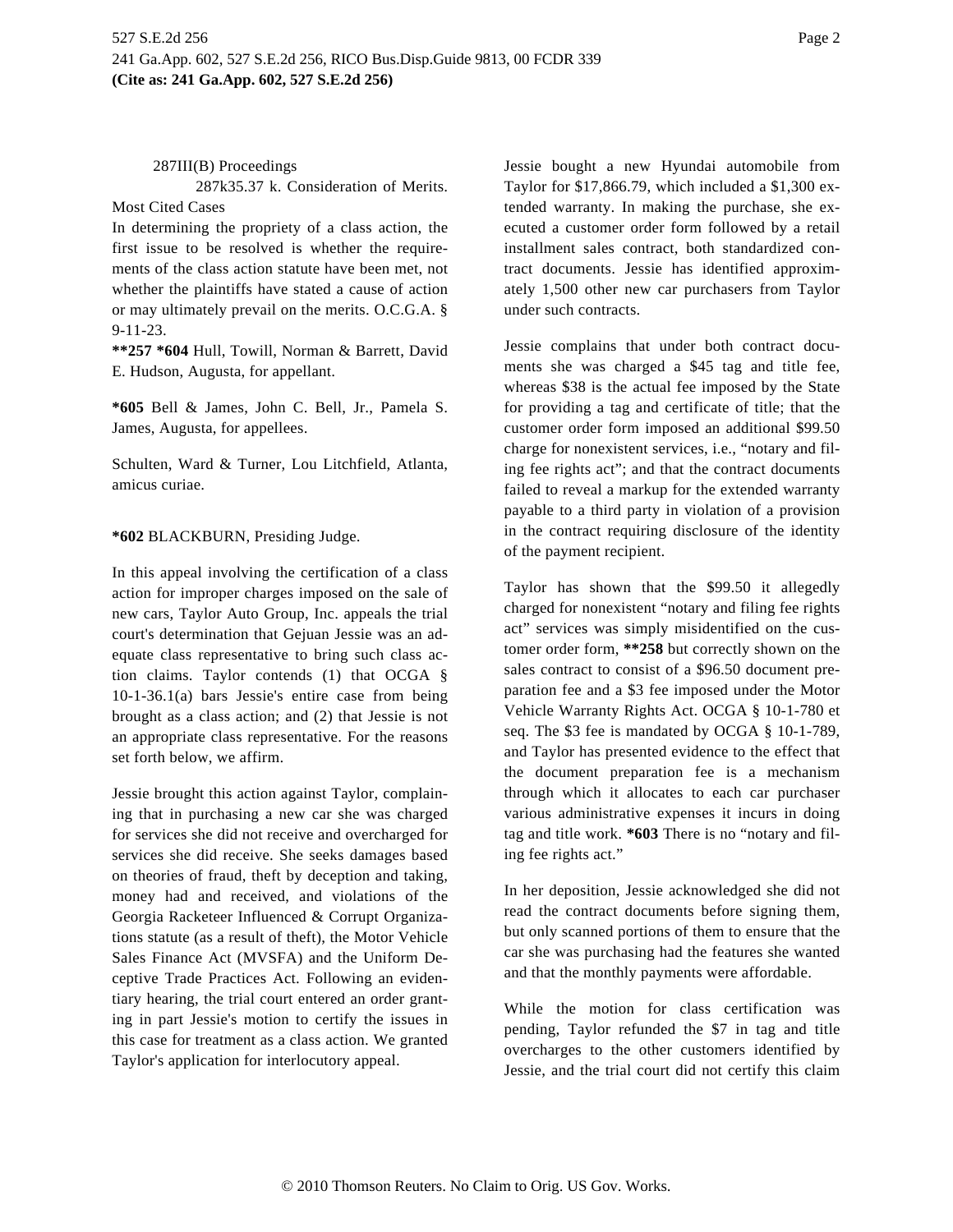for class action treatment. The court also held that under OCGA  $\S$  10-1-36.1(a), the count of the complaint alleging violation of the MVSFA cannot be brought as a class action. The court certified the remaining counts of the complaint as a class action.

[1] 1. Taylor contends that OCGA  $\S$  10-1-36.1(a) prohibits this entire case from being brought as a class action. We disagree.

OCGA § 10-1-36.1(a), which is part of the MVSFA, provides: "A claim of violation of any loan or contract secured by an interest in a motor vehicle may be asserted in an individual action only and may not be the subject of a class action under Code Section 9-11-23 or any other provisions of law."

[2][3] "In interpreting statutes, courts must look for the intent of the legislature and construe statutes to effectuate that intent. [Cits.]" *City of Roswell v. City of Atlanta,* 261 Ga. 657(1), 410 S.E.2d 28 (1991); see *Patterman v. Travelers, Inc.,* 235 Ga.App. 784, 785, 510 S.E.2d 307 (1998). OCGA § 10-1-36.1(a) is intended to prohibit class action certification for a claim that any loan or contract secured by an interest in a motor vehicle *violates the MVSFA.* See *Southern Guaranty Corp. v. Doyle,* 256 Ga. 790, 794(5), 353 S.E.2d 510 (1987); cf. *Pardue v. Bankers First Fed. Sav. &c. Assn.,* 175 Ga.App. 814, 334 S.E.2d 926 (1985). It does not, as Taylor contends, reach the "universe" of claims founded on loans or contracts secured by a motor vehicle. As such, this assertion lacks merit.

[4][5] 2. Taylor contends that for other reasons, including the lack of efficacy in Jessie's claims, the remaining counts of the complaint are inappropriate for treatment as a class action. Again, we disagree. "[I]n determining the propriety of a class action, the first issue to be resolved is not whether the plaintiffs have stated a cause of action or may ultimately prevail on the merits but whether the requirements of [OCGA § 9-11-23] have been met." *Sta-Power Indus. v. Avant,* 134 Ga.App. 952, 954(1), 216 S.E.2d 897 (1975).

The certification of a class action is a matter of discretion for the trial judge, and, absent an abuse of that discretion, we should not disturb the trial court's decision. *Trend Star Continental, Ltd. v. Branham,* 220 Ga.App. 781, 782(1), 469 S.E.2d 750 (1996). Here, the trial court specifically found that Jessie was an adequate class representative under OCGA § 9-11-23. "The important aspects of adequate representation are whether the plaintiffs' counsel is experienced and competent and whether plaintiffs' interests are antagonistic to those of the class." *Stevens v. Thomas,* 257 Ga. 645, 649, 361 S.E.2d 800 (1987). The trial court, finding no evidence showing that Jessie's interests are in conflict with the interest of other class members, determined that she was an adequate class representative.

Any argument that Jessie is not an adequate representative because she will not ultimately prevail on her claim does not comprise an appropriate basis for denying class certification. *Sta-Power Indus.,* supra. Here, the trial court did not abuse its discretion by determining that the requirements for class certification, numerosity, commonality and adequacy of representation, had been met.

*Robinson v. Sheriff of Cook County,* 167 F.3d 1155, 1157 (7th Cir.1999), does not require a different result. That case presented **\*\*259** a unique situation because there, the trial court had already ruled on the merits of the plaintiff's claim. There, after the plaintiff's suitability as a class representative was challenged, the trial court conducted a bench trial and ultimately dismissed the plaintiff's claim. Although affirming the trial court's denial of class certification, Judge Posner observed that

[t]he point is not that a plaintiff is disqualified as class representative if he *may* fail to prove his case or if the defendant *may* have good defenses. That would imply that the only appropriate class representative is a plaintiff who has a 100 percent chance of prevailing if the case is tried. But if his claim is a clear loser at the time he asks to be made class representative, then approving him as class representative can only hurt the class.